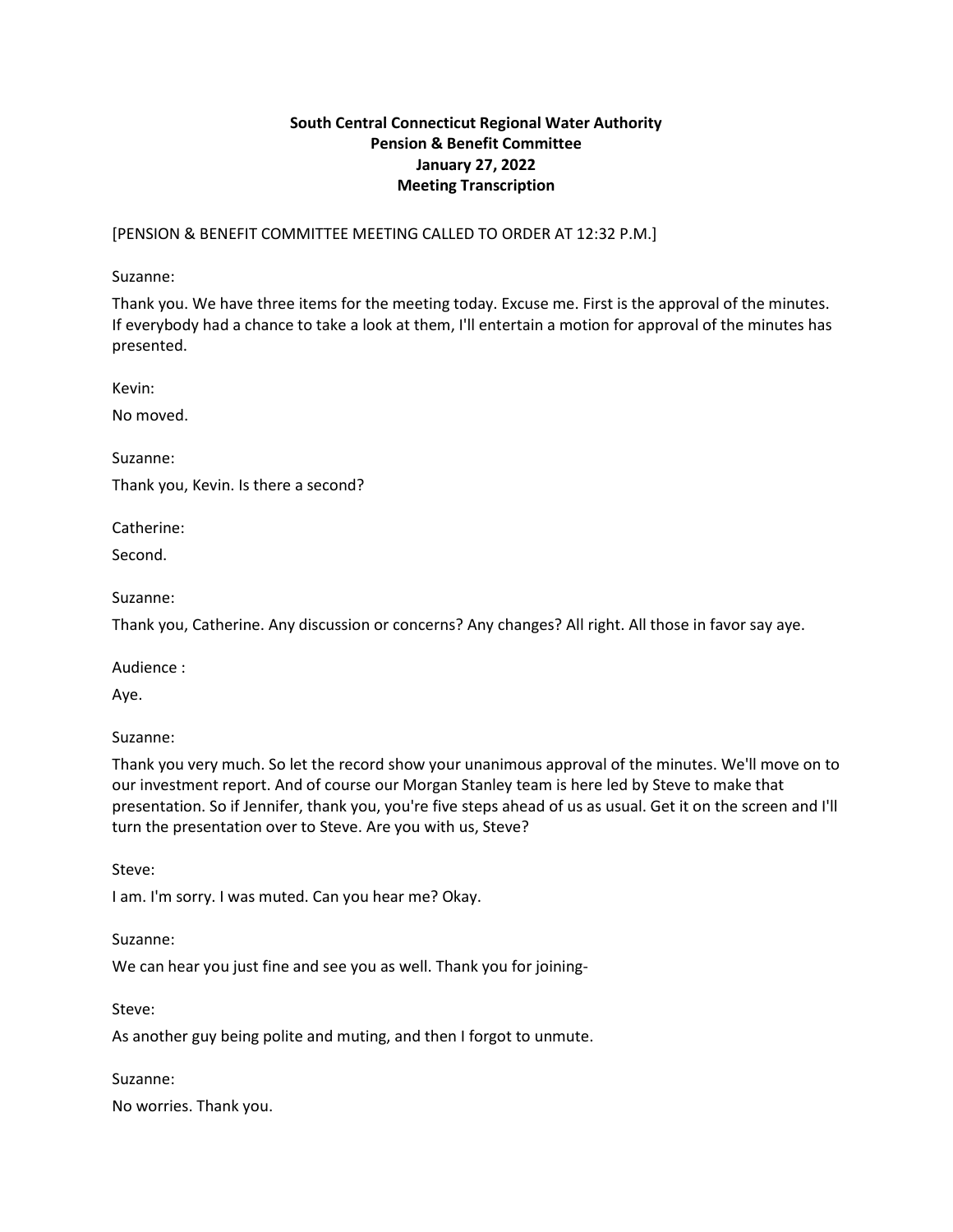### Steve:

Good to see everyone. Happy 2022. Let's hope that besides not having email problems, that we have less COVID problems in the current year. I think this is our second year now, meaning this would be our eighth meeting, eighth quarterly meeting doing it remotely from COVID because we would've started last April. Sorry the year before. I'm going to be pretty brief today. I was asked to use 30 minutes only. So we'll try to do that. Lot to talk about in the market. So let's talk about that. I'll try to do it very quickly. It was a good year. So the funds, all three pools of money. I'm not the actuary, but based on the investment results one would have... In the bond market results, meaning rates have gone up from where they were the prior year. One would think that the act report will, once again, shows very respectable progress during 2021. I believe that Jeff Bower from angel pension will be with us presenting that report at the next meeting. He typically does that in April, if I'm not incorrect.

### Steve:

Let's jump to the next page please. Next page after that sorry. Yeah, that chart. So we always, oh, sorry, one back. There you go. Thank you so much. This is just the S&P 500. The slides cleaned up a bit, a little more contemporary looking than it's been historically, but I'm going to go quickly here and point out one thing. In the upper right the S&P finished the year at 4766. I think you all know it is down from that number. And that was at selling at a multiple of about 21 times this year's earnings. So let's keep that number in mind because I've been talking about it for the last year or so. Higher around 21 times forward looking earnings. If we jump forward one slide, please. I have a new one for you. If you look at the dead center of this slide in green, I say to you that 21, 22 times earnings is a little high based on history, but I haven't backed it with facts before.

### Steve:

If you look dead center of the screen here, you'll see the 25 year average multiple of the market is 16.83. So let's call it 17 for all practical purposes. We ended the year at 21. The box in the upper center gives you lots of ratios that we don't have time here to discuss today, but PE, CAPE, dividend yield price to book and price to cash flow. The far right side of that box would tell you domestic market, at least domestic equity market, mainly large cap where it's priced versus where it's been over the last 25 years. And you'll see, those are 130, 205. They're all above one. One would be the market's average. The one key number is the spread from investment grade bonds to current yields and that's minus 0.6. So that's interest rates, right? That's the one data point that's telling us the market's cheap. And it's a big one, right? Because it's the discount rate and same thing true when you run a pension fund.

### Steve:

What we're seeing here is that the one thing that we really think has been driving this market the most since March 2020, when we hit the COVID bottom is interest rates and the Fed being extraordinarily accommodative. Now we happen to think that fed has probably stayed too long, the Fed's signaling that themselves as of yesterday. We've thought that for several months, as I think we shared the last time, but it's becoming true. So the question will be going forward is... I think we're going to be in a market that is going to be a bit more focused on interest rates and a bit more focused, the size of the Fed's balance sheet, because that is the one major factor that we believe has been driving the market. So it's something to watch this year. Something to watch very closely this year. That valuation, as you see it in the upper right, or the far right, the graph itself, you're about one deviation outside of the long term mean, which is not wildly outside like we were back in 1999, as you can see, but it's a little expensive.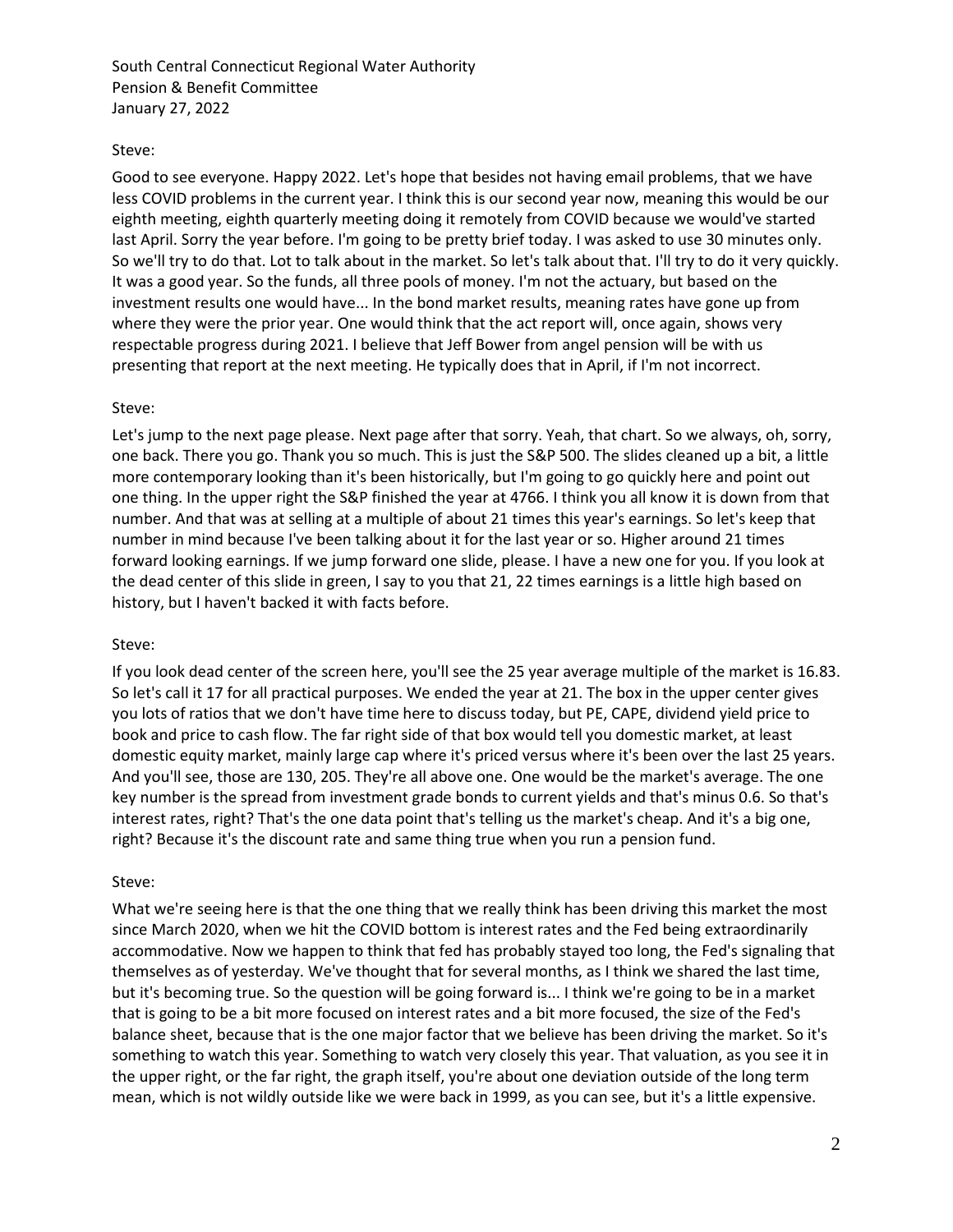### Steve:

So it has come down a bit calendar year to date. If you think about, if you get a market correction of 10%, which you've had in the S&P basically, that number goes from 21 down by two points. So you're down to 19. And frankly, although interest rates are going up, interest rates are still low, right? They are not five, 6% where they were historically perhaps. Let's jump one ahead. Then this one ties in also. The graph in the upper right shows, we've talked about this before, by the year end the top 10 names, basically the Fang plus names, mainly tech names. The top 10 names in the S&P were now making up over 30% of it. A new record. The earnings from those top 10 companies in the bottom chart made up about 26% of the total.

### Steve:

That's not a surprising data at all, because these are very fast growing companies, arguably the best companies in the planet, right? But 10 names making up 30% of the S&P 500 is big and unprecedented. So let's look to the left because you talk about the market multiple being above 20, above 21, if you actually X out those top 10 in that box, in the upper left, those are selling it 33 times. If you look at the other 490 stocks, they were 19.7 times when we started the year. So think about it if you're 19 times, 20 times, and you take a 10% correction off of that, you're down to 18 times. You're getting well with evaluations in historical ranges, at least especially where rates... Look at the 10-year treasury still only in the upper ones, right? It's still low historically.

## Steve:

So one would think would be above the historic average. I'm not finding the market overall horribly expensive. If rates stay in the one and a half to two, even 2.5% range. I think we're going to see more rockiness along the way. If you started to see rates at four and 5%, then that's different. You'd expect to see valuations lower. But I think if we stay in the 1.5 to 2.5% range and I'm talking about the 10-year treasury, we should see constructive performance below those top 10 names at least. And maybe now that they've corrected so much, maybe even within those top 10 names. Hope that makes sense. Let's jump to the next slide. This slide, I won't spend more than a second on it.

# Steve:

It's four different parts of the market. It basically says last year that large caps outperform smaller caps in the upper left. That growth ended up outperforming value. All of that change in both of those cases happened in the second half of the year. As you can see with the six month numbers. Dividend yielding stocks in the lower left and orange, according to Morningstar has given the yield focus. Underperformed last year, by quite a bit and that was a slight distraction to our performance because we have a little value orientation as you know, some dividend yielding stocks to give us some stability, still big numbers. Dividend yielding stocks, according to the Morningstar benchmark was 19.5% last year. That's a great number in a normal year, right? And the biggest thing is us stocks continue to really outperform international stocks in the bottom right by a wide margin.

# Steve:

I'm almost going to argue that it's almost like the elastic is being stretched more and more, where non-US stocks seem to be getting less expensive and US stocks have remained expensive. So we think at some point, maybe this year that snaps back, that is an event that's in the multiple stand deviations at this point. We could jump to the next one, please. This is a tough one, but what's really happening here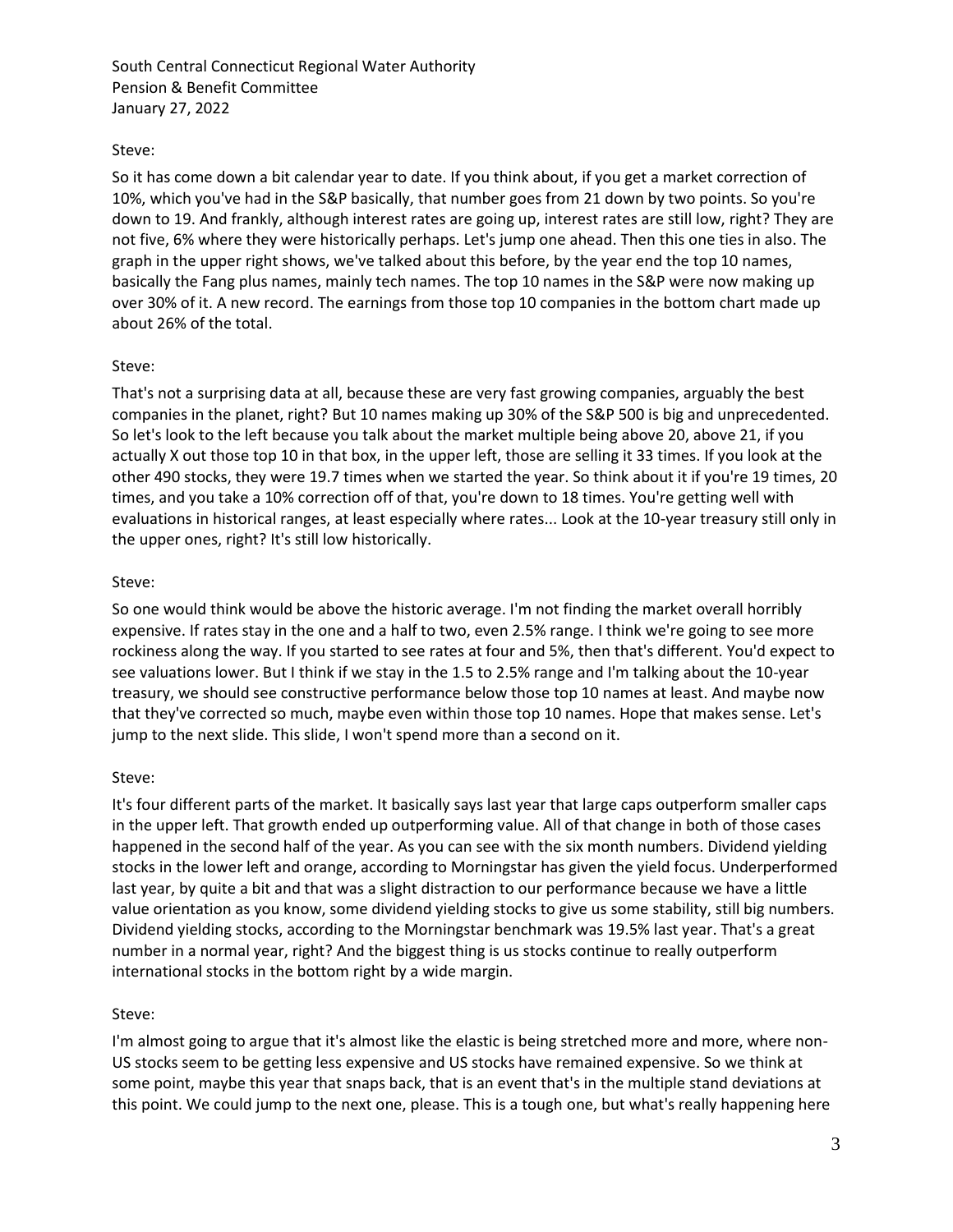in the far right. You've got spreads that have become very large. The last inflation print was 7%, right? And you've got the last treasury on December 31st there in the middle of right 1.5, 1%. So you've got real returns at that point at a negative 3.45%. It means if you're in a treasury bill making 1.5%, the rate of inflation at that point was running at 5% so on a real return basis, you're losing 3.45% in a treasury bill.

# Steve:

Historically treasury bill yields have followed very closely to inflation. So this sounds crazy, but if inflation's running at seven and it stayed there for any length of time, history at least you'd think that the treasury bill would to be at seven. We're not even close, nor do we expect to get there. But it's an interesting thing in the last several times, the Fed has risen rates. They've not risen them to the same degree that they had done in prior history. I think that's because there is a lot of debt in the world these days, right? Whether it's government debt or household debt or whatever it may be. And I'm talking globally, not just domestically. Last time you saw spread this high was primarily in the '70s and the early '80s. And at that point, it ended when Paul Volcker, as you may recall as the head of the Fed at the time had interest rates, even on the short term, up in the teens.

### Steve:

So very interesting. We don't want to repeat that. And the Feds trying to act to avoid any repeat of runaway inflation. Some of this inflation is transitory, and some of it is permanent. Transitory would be things like energy, which is a big component, right? Energy was a big part of the inflation last year. Energy as supply comes on and catches up with demand, you should see that fall and there is enough global supply to come on. Used cars believe it or not we're a big factor in CPI last year as are new cars. Those three factors all should be transitory, right? Some are supply and demand with energy. It's the supply chain issue with the new and used cars. So if you get those to normalize, you'd expect to see the rate of inflation at least come down from where it is. That being said in the short term, it could still continue to go up and be very volatile because CPI does not use the value of your home or my home in its calculation.

### Steve:

It uses instead something called Owner's Equivalent Rent. It's basically what you or I think we would rent our home for. And we think that lags. So I think we could see that go up this year. Well, maybe we see energy and auto prices come back down again. I know this is a lot in a short time. Always feel free to reach out. In the meantime if you have any questions on this front. If you jump one slide ahead. I'm going to skip that one in the interest of time. I think, because we talked a lot about interest rates just now. Any questions I'll pause for a second. Let's go in-

#### Suzanne:

Steve, just very quickly, essentially what you're saying is that the markets have been a little bit spooked by interest rates and the Feds activity. Having said that quality stocks and certainly dividends stock continue to perform, right?

### Steve:

Perform better than growth stocks, yes.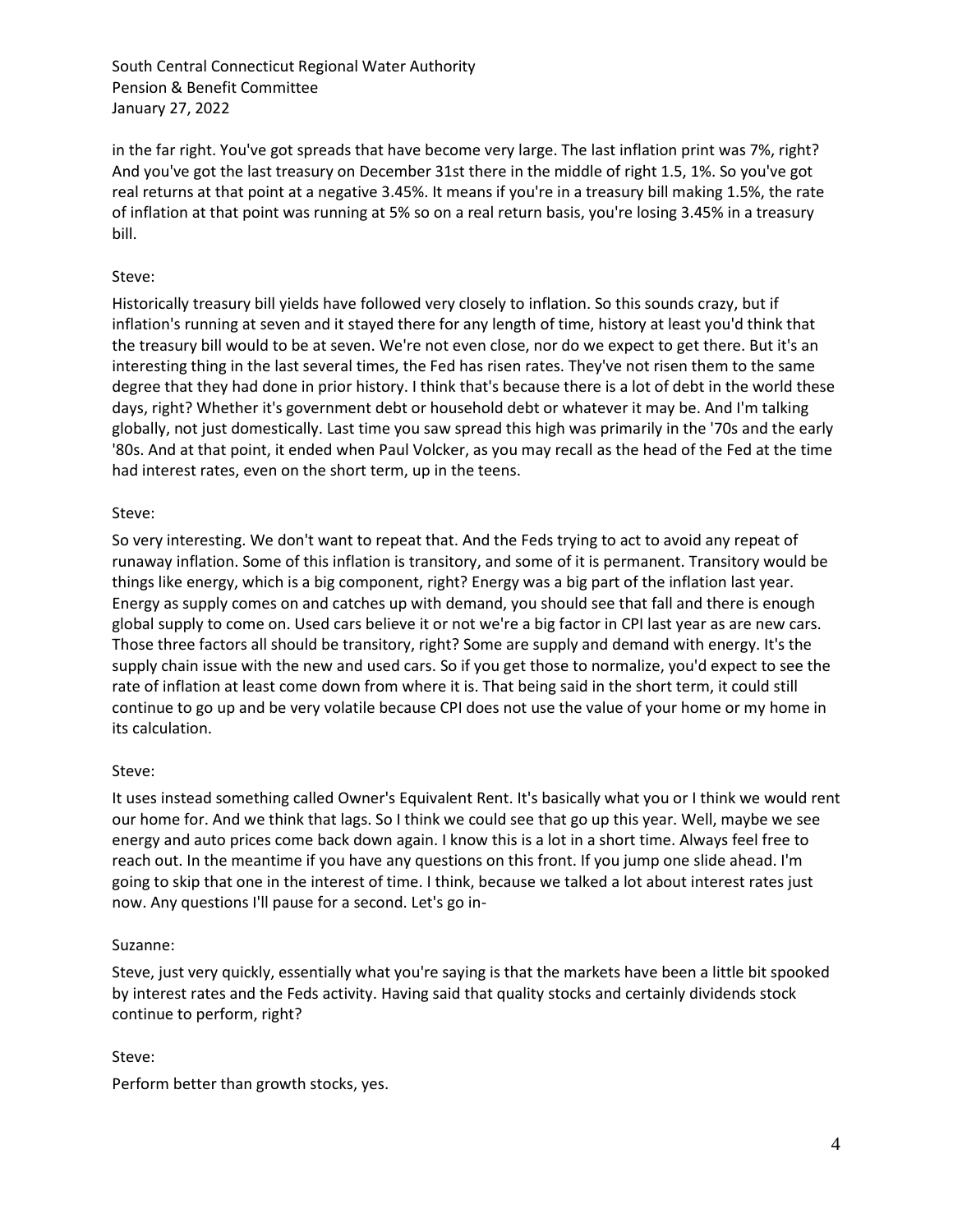## Suzanne:

Correct. Right. And fixed income while it's our protection against risk for liability. It is not helping us perform better in our portfolio because it continues to be a drag on the portfolio, but an essential part of the way we're managing our risk for liability.

## Steve:

I would agree with that.

### Suzanne:

So is that fair to-

Steve:

I would agree with the last part fully, just for clarity on the middle part.

### Suzanne:

Yeah.

## Steve:

Dividend paying stocks, value stocks are outperforming growth stocks. But at this point they're all down a bit for the calendar year.

### Suzanne:

Yeah.

# Steve:

Not the time period we're looking at though, but even last year they underperformed growth stocks, but you take 20% instead of 30 to give you that cushion. Yeah. You probably do long term in a portfolio like this.

# Suzanne:

Yeah. The bigger point I was making to your point, I think was that the type of stocks that have been pulling the market down and the type of stocks that we have in our portfolio for quality are somewhat different.

# Steve:

There's some overlap but we're tilted more towards the quality and value.

Suzanne:

Right. Exactly.

Steve: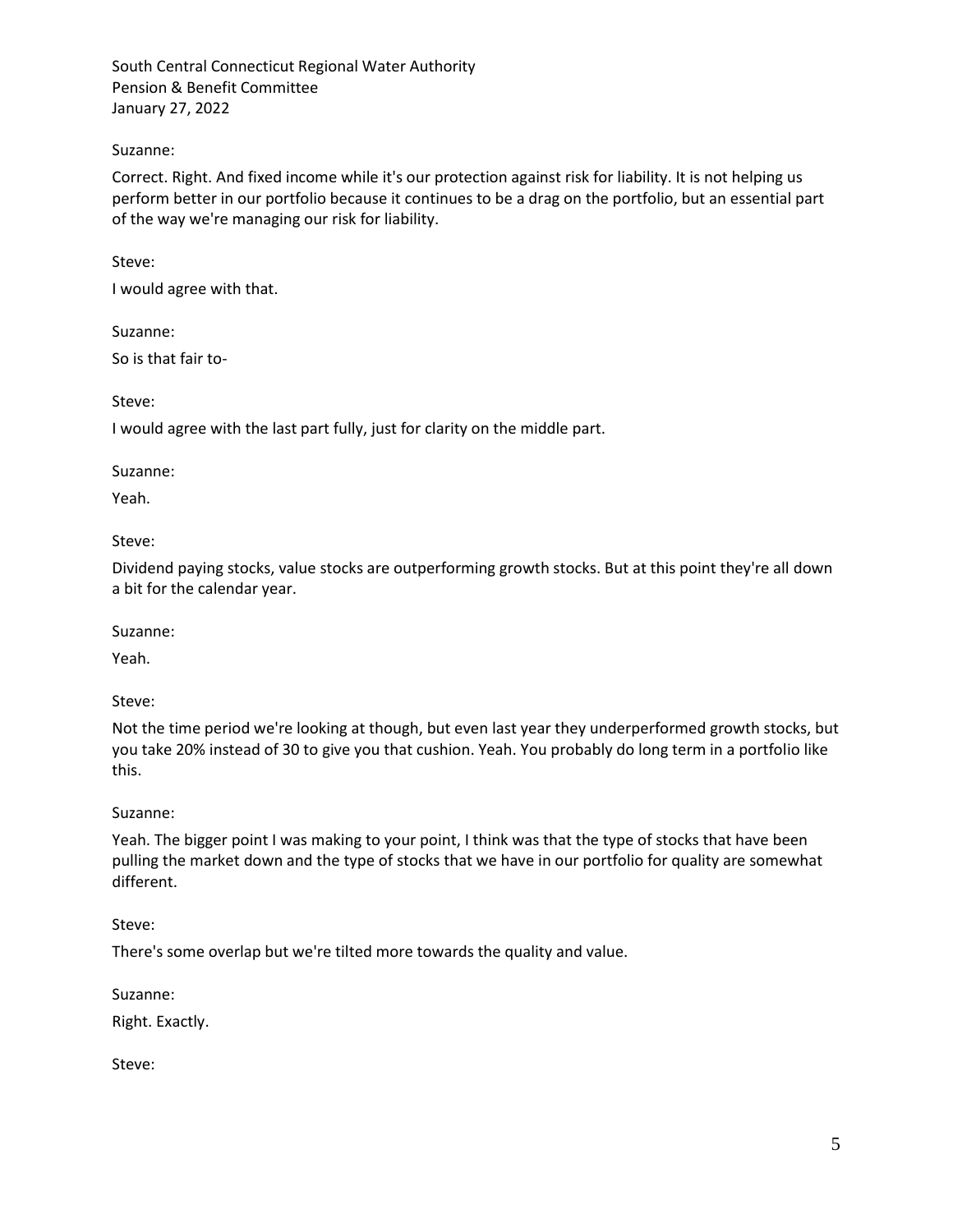I agree with that. That's absolutely true. And that should be helping us in the current month. Last year it, I don't want to say hurt, but we would've been up more if we were all in aggressive stocks, but that would be inappropriate for a portfolio like this. There's no doubt. I think we're saying the same thing. I'm also saying I think the biggest thing that watch this year, other than the obvious COVID item is interest rates. Watch what the Feds saying, watch what they're doing, watch what rates are doing. That's probably going to tell you what the markets are doing. And I do believe if things stay relatively stable and our firm believes this, meaning rates stay around 2%, let's call it and earnings continue to grow we should be in okay shape.

### Steve:

I would love to see those multiples come down to 17 or 18 by either the market moving sideways or earnings continue to grow. That would be great because we know 21, 22 is high. If rates aren't going to be anchored at zero. Let's jump ahead. Sorry. There's so much on that subject right now. That's where I, we know I get a little excited there. That was the investment policy statement I think we all know at this point. Let's look at the funds and how they're invested. This is the salary and union plan as of December 31st. The pie chart displays how it was allocated. In the upper center there was 74,119,901 in those combined plans. A lot more than there was even 90 days ago. The equity exposure is running close to 59%. I'm in the box in the upper right.

### Steve:

In my point if you go to the bottom of that right hand box, you'll see value or dividend oriented names are 29.5% and growth is 25%. So we have a four or 5% overweight to value from growth and that would definitely be a little bit of a drag last year. No doubt, not a big one. No doubt at the moment, a bit of a tail when relative to a very heavy down market and the US international exposure equity wise is in the upper of that box on the right, roughly 75% domestic, 25% international, which we've talked about and I'm beginning to think it is time to let it creep a little bit higher, but not dramatically higher. Again, trying to remain prudent with these assets. If we jump to the next page. Again, salary and union plans, and I apologize, this is a little small on the eyes. I have to adjust.

### Steve:

There we go. Thank you so much. Oh, that's plenty. Very bottom box, we'll focus on. At year end, the Russell 3000, which is your domestic equities. We have an internal benchmark if you will, of 42% there. It ran to 44% in an up quarter. So 2% overweight, international is the opposite. So call it 2% overweight in US, about 1% underweight in domestic equities. So it gives just over 1% overweight inequities by year end. And that's in an upmarket. A fixed income we know we're a little higher there because we don't have any global bonds right now. So that 4% you've got to subtract the 3% from it, because we're running global bonds at literally zero. Which makes sense, right? If the dollar is reasonably and there's very low interest rates around the globe, why bother going there? The rest are more or less on target.

### Steve:

Small deltas were a little bit light in cash at year end, which we have that working instead. So more or less at target to the benchmark. We could jump to the next slide, please. The VIVO is slightly different, but very similar. You see the equity weighting in the upper right hand box. Very similar you see the weightings in the lower part of that box value. Over weighting growth, very similar. By the way both cases that's after a huge growth run up, right? So it's hard to actually keep it overweight because growth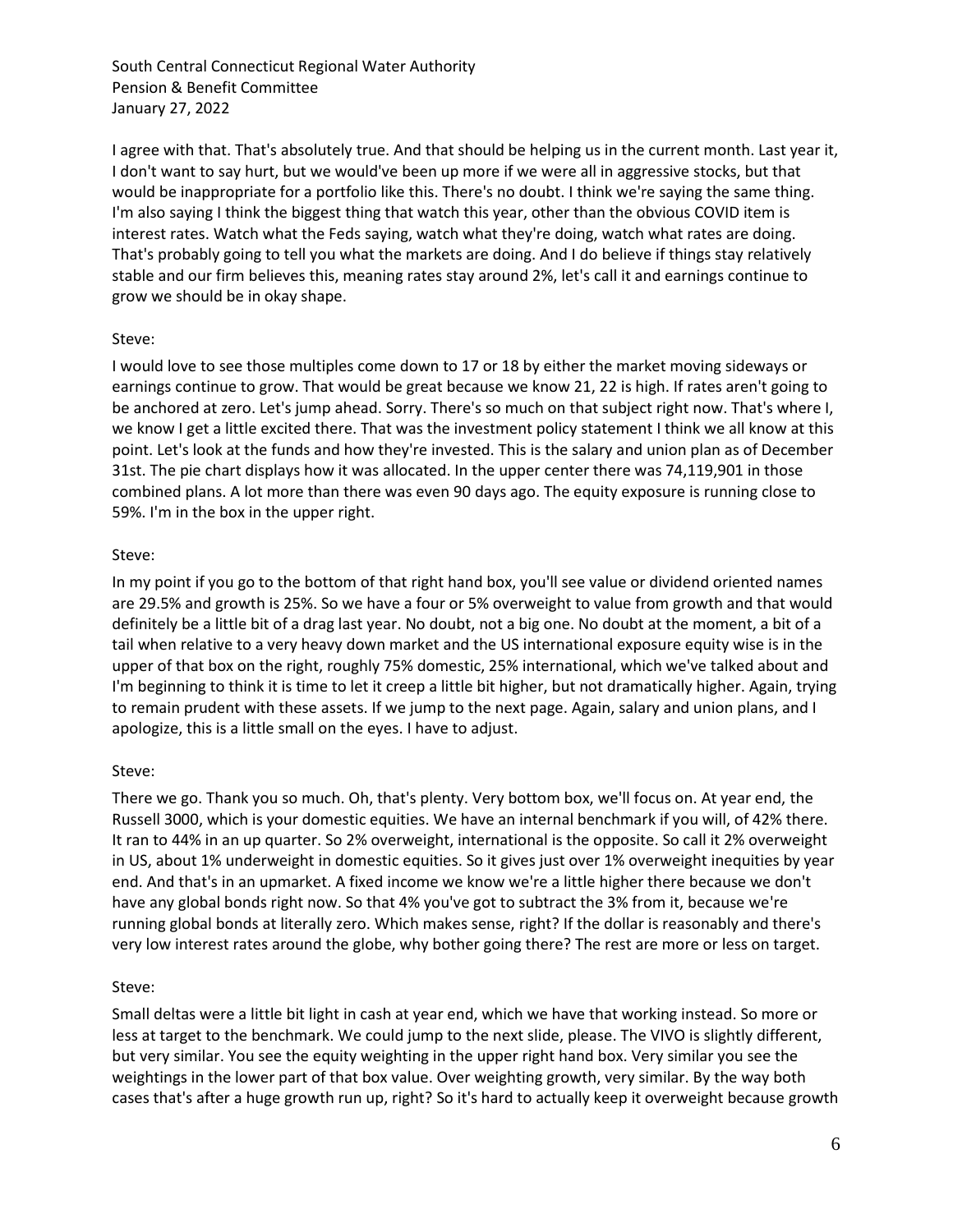keeps running away. But we've been keeping it overweight. The VIVO had 9,761,507 upper center at the end of the year. If we could jump ahead, I think two slides. I won't spend the time on the same benchmark for the VIVO because it's basically the same overweights and underweights.

Jennifer:

This one Steve?

## Steve:

No one more please. Sorry, Jennifer. Let's look at how it's been doing that. One's perfect. I love that's beautiful. Everyone sees this okay? Please speak up in case anyone doesn't see it okay. There's a lot of data here. I'm going to go to the first row of numbers in the upper left. You can see the labeling on the far left salaried union, VIVO, Skybridge, which we've now sold and then Matrix Trust who I think you all know at this point is the paying agent in the trustee for the plan. So that is where the pension payroll is sent from there and received by a pensioner or a beneficiary on the VIVO case from Matrix. They would do the direct deposits and the 1099s, et cetera. So all added together you started the quarter or the entity started the quarter at 80,386,181. And you could read each line individually. I won't read them to you. There were net deposits of withdrawals of \$49,255 for the quarter. This is the fourth quarter only.

## Steve:

Transfers are just intra account transfers. You can see that it's money that we fund to Matrix and or vice versa. Your net invested is 80,435,437. You ended the calendar year at 84,006,953. I believe a new record number. The dollar gain for the 90 days was 3,571,561. And the far right, you see it was 445 net 454 gross is a very robust quarter, right? The actual rate of return that we're using currently at 6.75, would've required a 169 return for the quarter and the prior, the 7% would've been 175. So obviously the quarter went way over what the actuaries need. The benchmarks range from the low of 331 to a higher 477 for the quarter. So we're way near the high end of those, even though that's much more equity than we have today. So solid quarter. Let's jump forward and look at, I believe we have the calendar year next.

# Steve:

Yeah. So this will be really important to Jeff Bower when he does his work. And I believe I know one year ago that the funded status of all three plans increased quite a bit. I'm not the actuary, but I'd be very surprised if that's not the case again this year, because here's what happened this year being 2021, you start of the year, again, the row of numbers in the upper left, the year began with 76,226,796 net 811,469 came out. That's net of contributions. My screen just timed out on me. I apologize. Security. This year net invested the value if you will, simple math 75,415,327. The same ending value you already saw the 84,000,006, because this is the same date, just different starting point. This is the whole calendar year. For the calendar year the funds cumulatively earned 8,591,625, 11.43% net, 11.81 gross.

### Steve:

Obviously that is quite a bit above the actuary rates of return of 675 at the moment and the prior rate of return. So last year was a mixed. It was a 7% required rate of return before May 31st, as you can see left in bold and it's 675 starting June 1. Either way you can see why I believe the actual report will look good. The 10-year treasury a year earlier was 0.92% by year end it was 1.51%. That's helpful. And obviously vastly out earned the actual rate of return. The benchmark returns, there's a wide range last year,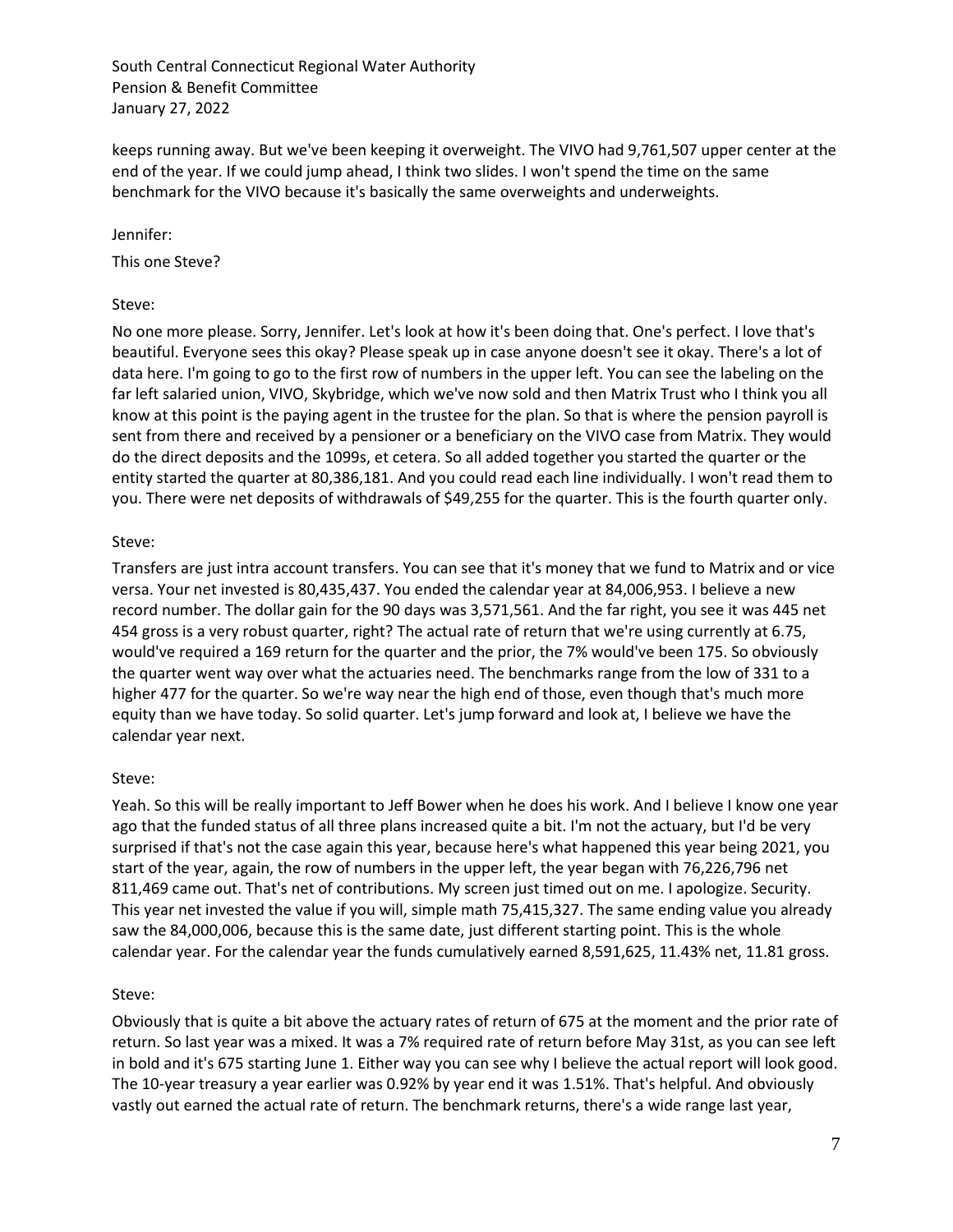depending if you growth or value in how much equity you have, you'd run from 943 to 1582. We're obviously more closer to the midpoint there. If we start going out further, I think I give you the fiscal year next. So this is where I have a little concern at the moment. The actuary does the work. Rochelle, correct me if I'm wrong, but the actuary does the work on the calendar year basis.

### Rochelle:

They do the valuation on the calendar year, but they do and we do a report on the fiscal year is incorporated into our financials. And that's the basis for recording any change in the liabilities.

#### Steve:

Right. Okay. So the actual report will look good. The fiscal year is not over yet, but I won't redo all the numbers, but let's start in the right hand side in the interest of time. So far for the fiscal year, the funds combined are up 3.7 million, 462 net, 483 gross. So they're on target. The actuary returns of 394 and 408, as you can see just below this. So they're out earning your actuary returns through December 31st, right? January has been rough, right? I didn't run the numbers through January, but I can tell you without having to run the numbers, I'm certain that they're below the actuary rate of return so far from June 1 last year until last night because the market's been so rough in January. So it's just something I want to give you caution to, although the numbers are fantastic for last calendar year. The fiscal year, this has happened before, right? The way the fiscal year falls.

#### Steve:

It's not over yet, right? We've got all the way till May 31st. But if the fiscal year were over today, we would be behind those actual rates of return for the time in a while. Just something that we'll remind you of and be conscious of, again, at the next meeting, we go out to a little longer term history now on the next page. Trailing three years. So it's interesting to see the perspective of the three years I think. 57,943,584 in the various pools three years ago. A net withdraw over that time of 414. So despite the fact contributions of come in, benefit payments have been that much more than contributions. It's not a big difference, but they're running basically your contributions of funding benefits at the moment. Simple math, 57,529,460 invested the same ending value the 84 million. So for three years, the funds in combined erupt 26,477,493, 13.43% net and 13.84% gross. So obviously that's vastly outperforming the required rates of return of 675 and seven. And it's right in line with the various benchmarks as you go. And we'll go on a little further to five and six years.

#### Steve:

The next page, please. This is where it really starts to matter, right? It gets a little more realistic, I think too, because we have had some really good years there particularly last year and from March 2020. You bring this into play, you may not recall, but '18 was a tough year for the market. So this runs 16 to 21. So you've got a combination here of tough years, good years, everything in between. And here five years ago, there was 48.7 million. You've actually made net contributions over the five year period of four million, 181 second row of numbers. So you net invested the 52,935. Again, broken record, but same ending value just over 84 million. So the dollar gain of a five years is 31,071,000, 986 net, 1027 gross. Obviously the 986 is what you compare to primarily the 7% at the time, right. Because the 675 has only been in there for seven months at this time. And that looks really good regardless of what you compare it to benchmark wise. And we have a six year number now too. I think we're getting close to a seven.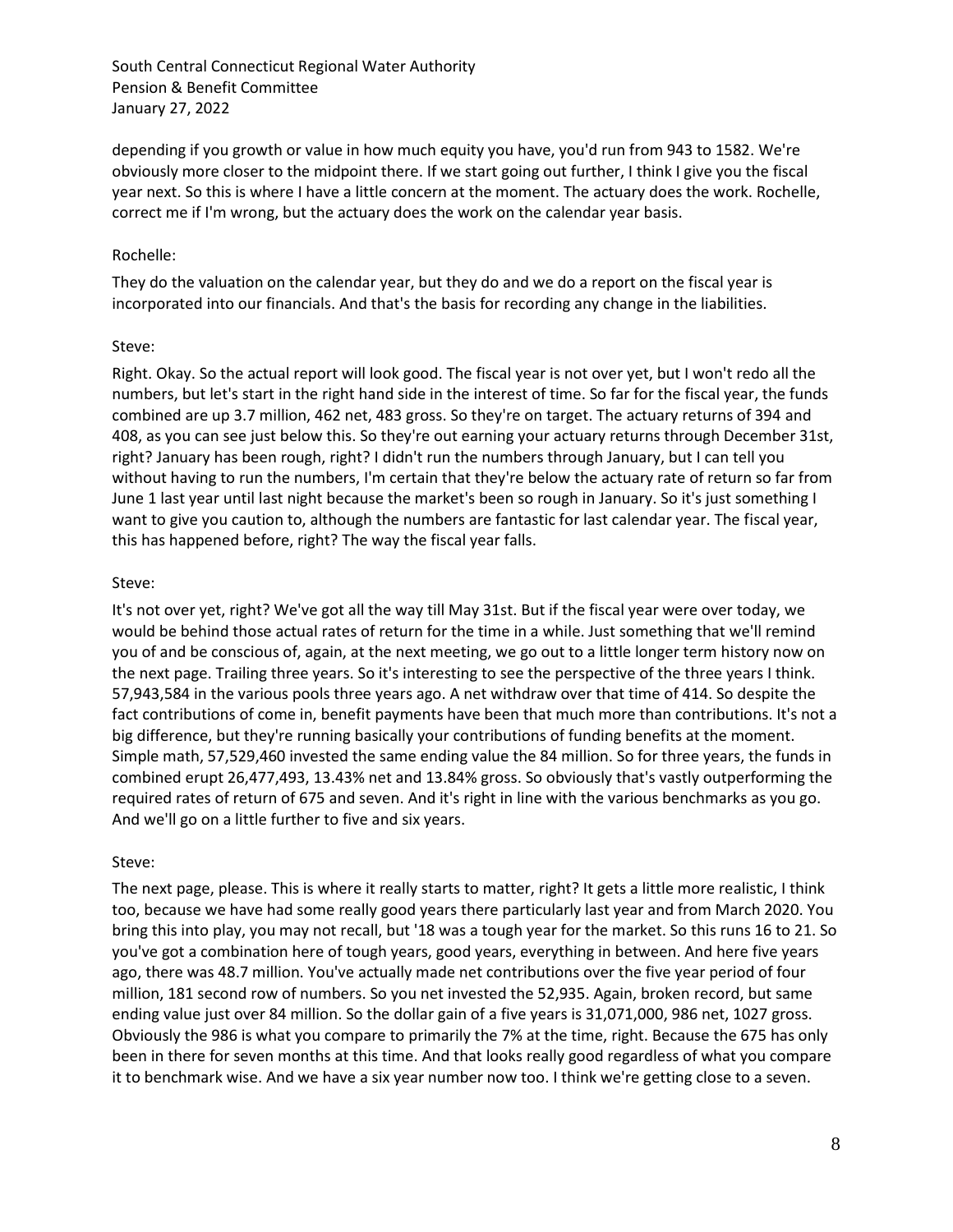# Steve:

I'll go to the right because I know I'm dictating a lot of numbers to you. I'll start at the 84,000,006 fourth column from the right. The dollar gain over six years is 33,849,000, 9.24% net, 9.65% gross. And again, the 7% would remain dominant over that timeframe because of it was in place, call it five and a half of those six years. And the benchmarks even changed during this time. But these are the current benchmarks. I didn't go back and give you the old ones. The range of outcomes would've been 817 up as high as 1056, if you were less equity or more equity. So benchmarks towards the upper end of that, which looks nice.

### Steve:

I think that if we jump to the next page, I think it's in very good shape. We've got a nice six year track record under our belts now. It's the current year since this printed the first challenge we've had since basically March 2020. So we're back in a challenging period of time. Could we jump one more page ahead please? Two more. Yeah. And then I think Suzanne I've used two minutes less than my 30 minutes. Does anyone have any questions so far?

### Suzanne:

I do, but I think you should go ahead and finish and then I'll just ask the questions then.

## Steve:

Okay. We're in a challenging mode now. I suspect that this calendar year will be more challenging than last. I think that's a pretty safe assumption and I'll leave you with the... Watch the 10-year treasury, the 10-year treasury is likely to tell you what's going on in the equity market. I'm going to tell you as long as it remains in the two range, it could easily put a two in it. The market might have a hiccup the day it does that, but I would even be comfortable up to two, to quarter two and a half, as long as it remains in that range I believe that will likely be okay from our net present value of future earnings' perspective, meaning from a multiple perspective of the market. Suzanne, you may have the same things but I know you.

### Steve:

Perspective on the market. Suzanne, you may have the same things, but I know you emailed me or Rochelle did one thing that we talked about the last... It might have been the last time we spoke, I was the environmental, social governance type overlay to the portfolio. And my thoughts I'll give mine and then please share. We'd like to go into that discussion deeper. I did not prepare for it today. I almost think if we did it properly, that it's going to take up a longer time than we usually have at these meetings. And I don't know if you want to do that as a side activity and the report back to the main board and committee?

### Suzanne:

Well, let me ask the board members who might be interested in it. If it's all five, then I would say we'll find a time to come back and try to manage our time judiciously. If there's just a couple of us, then maybe we can have an offline meeting as long as we're not bothering quorum issues and that kind of thing. So I know that Catherine is very [inaudible 00:31:01].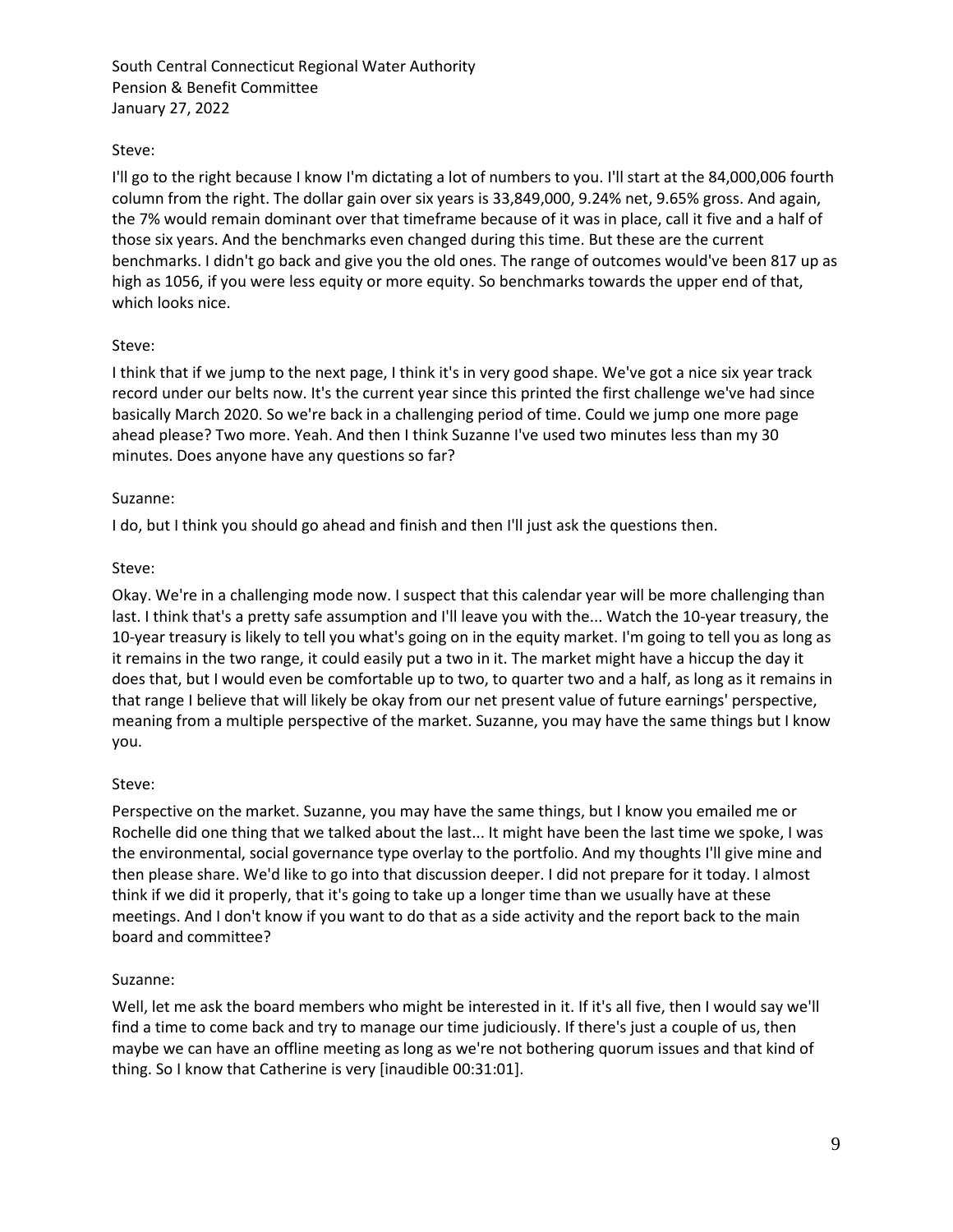## David:

Sorry. I'd rather see us do it as a group. And I think we could certainly allow for more time at a subsequent meeting when it's going to come up we'll just plan.

### Suzanne:

Okay. Very good. So let's ask for it to be tentatively on the agenda for next time.

David:

Okay.

## Suzanne:

And David, if something comes up and it's not working for your total agenda, we'll do it the following agenda, is that okay with everybody?

## Steve:

And I'm going to suggest that I think we can do it some justice in 30 minutes. I'm saying that carefully because that's not going to be easy, but if we do what we just did for 30 minutes and I did that for 30 minutes, I think we could do that. And if you decide, we need further follow up to do it, real justice probably be a full hour meeting, just throwing that out there.

Suzanne:

Okay.

# Rochelle:

And Susie, just to clarify, when you say the next meeting, do you mean the next pension meeting or on the agenda for actually the next authority meeting?

Suzanne:

I was thinking the next authority meeting, but I'll leave that to David to decide.

David:

Oh, okay. I was taking the next pension meeting. All right lets see-

Suzanne:

And we can do it, Emily can do it that way either. I don't think it matters.

David:

All Right.

### Suzanne:

It's where you have time in your agenda to do it really.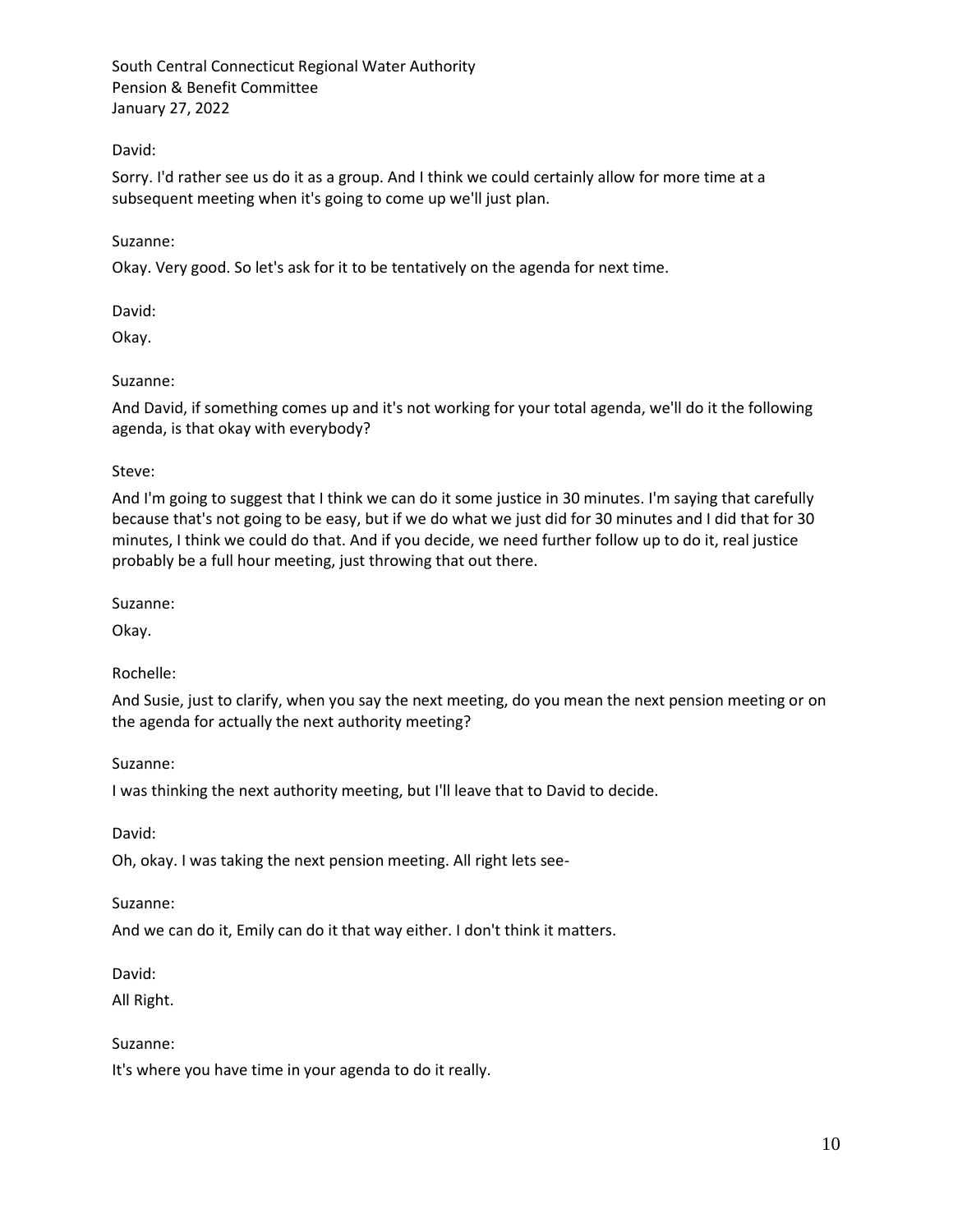David:

Yeah. But it's a priority. So we'll do it over at the latest, the next pension meeting.

Suzanne:

Okay.

David:

But not at an authority meeting and Larry and I we'll get together as we start planning these things and see what other committees are this month and what other items they may have.

Suzanne:

Right.

#### Steve:

We will ask you a question on this. It will help us prepare. We know that, or we believe, we don't know from our reading. It appears that you have some efforts in this exact same vein in other areas of the entity, any available, I guess, publicly available that you're willing to share that you've worked, that you've already done in this space on your day to day business. Like I know that you have some water initiatives, obviously, et cetera, would help us, I think guide you in that and make that meeting efficient.

Larry:

Yeah. Steve, we can send you our corporate social responsibility report that we issued, which I think will give you a good snapshot of all of our ESG and social responsibility efforts that we've been undertaking.

Steve:

I think that would be great, Larry that would, I think, give us a head start, trying to help you on the investment side to follow suit with what you've done there.

### Suzanne:

So thank you. So I have two questions related to investment reporting. One is given where we are in the current fiscal year. Do you feel like you need to make any changes between now and May. I know May is a long way off and I know a lot could get settled or a lot could become more disruptive, but are you at this point recommending anything to be changed?

### Steve:

No. And I'll say why we've made a few changes already. So we did do some things like where we indexed. We actually more heavily weighted the equal weighted index versus the market cap weighted index. Meaning that helped us underweight those top 10 names if you will. I shouldn't say underweight less weight them. We haven't done this yet, but we're likely to add a little bit more to international as I referred to.

Steve: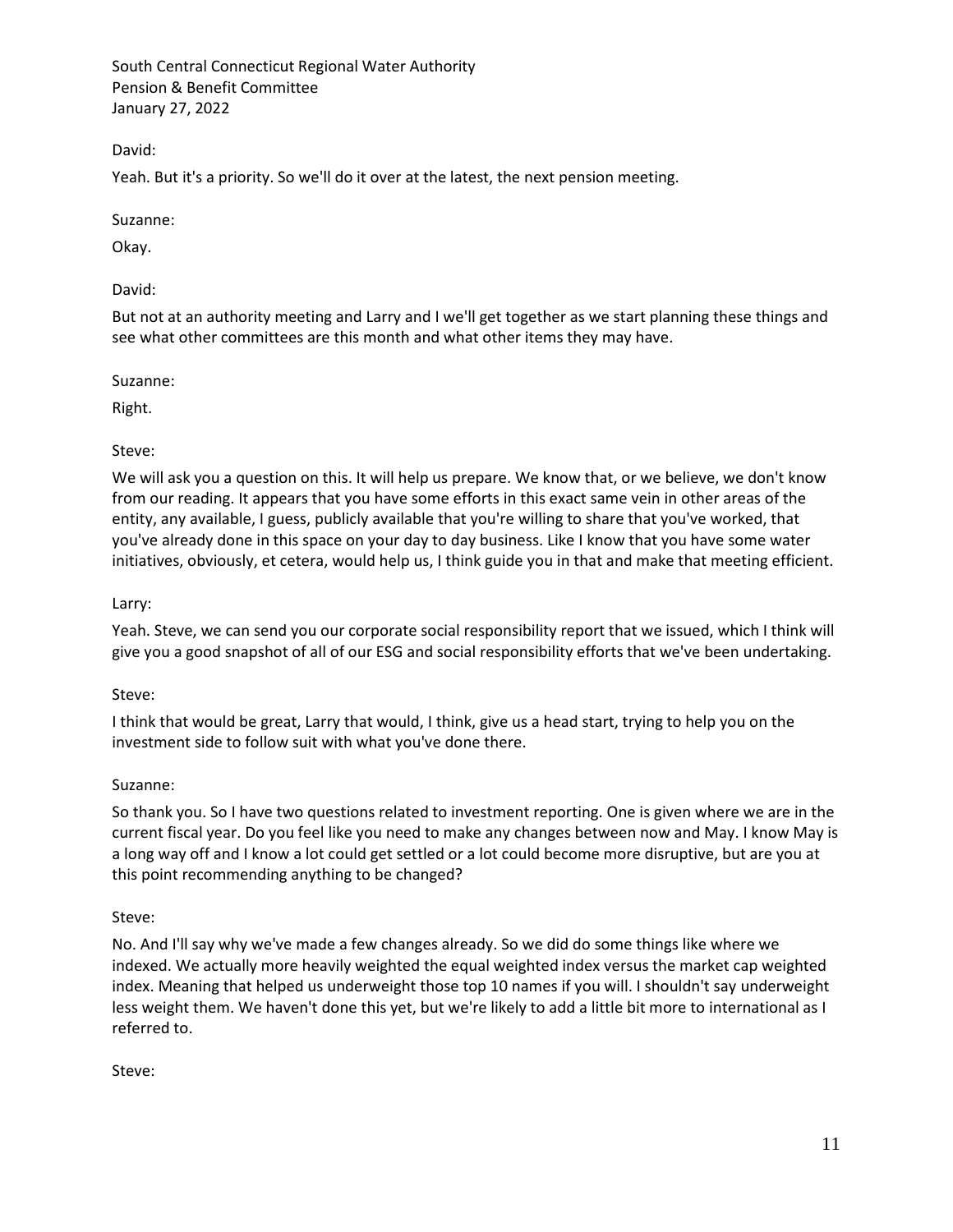But other than that, and oh, Alan and I are also meeting on the side to look at your alternatives versus other things we might be able to do in that space, vis-a-vis a bond market where rates are rising. So do we take some of the bond market money off the table and put a little more on alternative?

### Steve:

So those three things, one has been done, two are being worked on, but we do believe that despite the fact that January's been tough, that we need to keep the asset and allocations strategic and long term oriented, and again fed by the liabilities if you will.

### Suzanne:

Right. So on that note, I guess the question I have is looking forward. So I think the strategy has served us well for the last six years, right? Obviously we've exceeded our benchmark.

### Suzanne:

Having said that it was a time, and correct me if you feel like I'm characterizing this incorrectly, but for an opportunity in equities to participate in the market more. However, we were following our strategic asset allocation, we were respectful to our liabilities and risk management associated with that.

## Suzanne:

So we did that and perhaps gave up some capital appreciation, and hindsight and exact science in regards to our strategy of how we approach this. And we know why we did that as we look forward and the climate starts to change. If it changes to a more inflationary, more uncertain time for a longer period of time, if the strategy stays the same, how do you see it helping the portfolio or hurting the portfolio? Because in one regard, we might be able to capture better return on our fixed income assets. But on the other hand, we may not. So tell us a little bit about that look at your crystal ball and tell us.

### Steve:

My crystal ball it always has a little fritz going on in it, but you're right the one benefit of rising rates is clear. That it A, it could reduce the liabilities and B we could actually get some yield on the fixed income side, but we're not there yet. I like to say we're in a tunnel and we really just entered the tunnel.

### Steve:

I'm going to suggest we entered this tunnel of rising rates roughly in second half of December started to get rocky on the equity markets. There's multiple things we can do look looking forward. One of which I just referred to that we've begun to do, to lessen the equity only risk going forward. One is we can have less market cap oriented indexing. So not just the S&P or the Russell 3000 as we own, but some increase to equal weighting.

### Steve:

We've done that we haven't made... I want to call it move heroic, but we're 65%. Where we're indexed we're 65% market cap weighted and 35% equal weighted. That's a big increase of the equal weighting to help reduce exposure to those just top 10 names.

### Steve: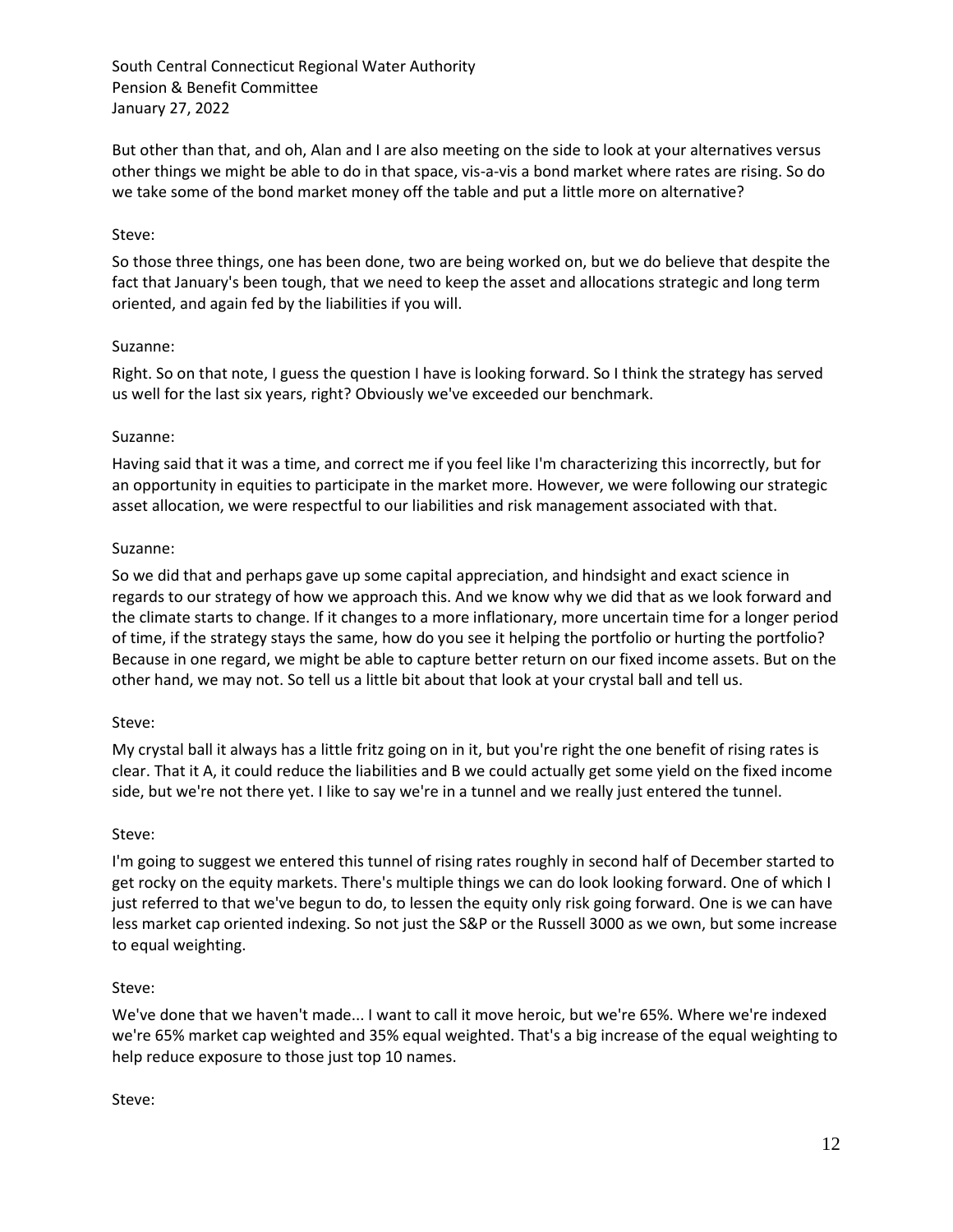We've also done some indexing on the value side with Vanguard. So we've got a fairly big position in VTV, which is a Vanguard value index, so that moves us a little bit more towards dividend yielding as you could see in the report today. We could continue to move in that direction I suspect it will help us.

### Steve:

Look at it we don't think growth is dead by any means. We just know as rates go up growth valuations come down because they're all priced on earnings 10 years from now, 20 years from now in the long run versus companies actively earning money and paying dividends today.

### Steve:

We do think we can absolutely, and this is I say a big project for Alan and I between now and the next meeting is what else can we do in the alternative space? We sold SkyBridge we sold that at a very good high point it was up 20% somewhat percent last year don't quote me, Alan, correct me if I'm wrong on that number, but something that's not correlated with the equity markets, whether it be hedge fund or liquid alternatives of which you already own some. But we do think that would be a good place to protect some of the gains that we've made over the last six years. And I'd really like to see the [XRS 00:38:15] report to see what the funded status is now, because I'm quite sure that, that's looking more and more robust. What am I leaving out?

### Steve:

Oh, I know what I'm leaving out. The fact that you already agreed to bring down your rate of return from seven to 6.75 is exactly. We didn't mean for it to happen this soon, but it was actually based on our forward looking equity forecast, being more muted and they remained more muted. So we do think we could either spread out a little bit from a constant. I know we haven't been over concentrated in equities, but we've had all of your 10 plus year liabilities and equities.

### Suzanne:

Right.

# Steve:

Well that was a lot. I also think we could have a little more international exposure because value is there. We might have to be patient with that and wait, but eventually, joke in our industry like you stretch this elastic only so far, and eventually it snaps. And if it snapped, that would mean those international values would come closer to US one would think. So there's lots of places we can find value today. It just hasn't been in the largest market cap stocks or in the S&P 500 at this moment in time. Did that make sense a lot?

### Suzanne:

It does make sense. It's a big question for us, because five years from now, I want to look back and be able to say the same things that we've been able to say about the last five years.

# Steve:

I will agree with you that I don't think it'll be as easy in the next five years, but I probably would've said that five years ago too.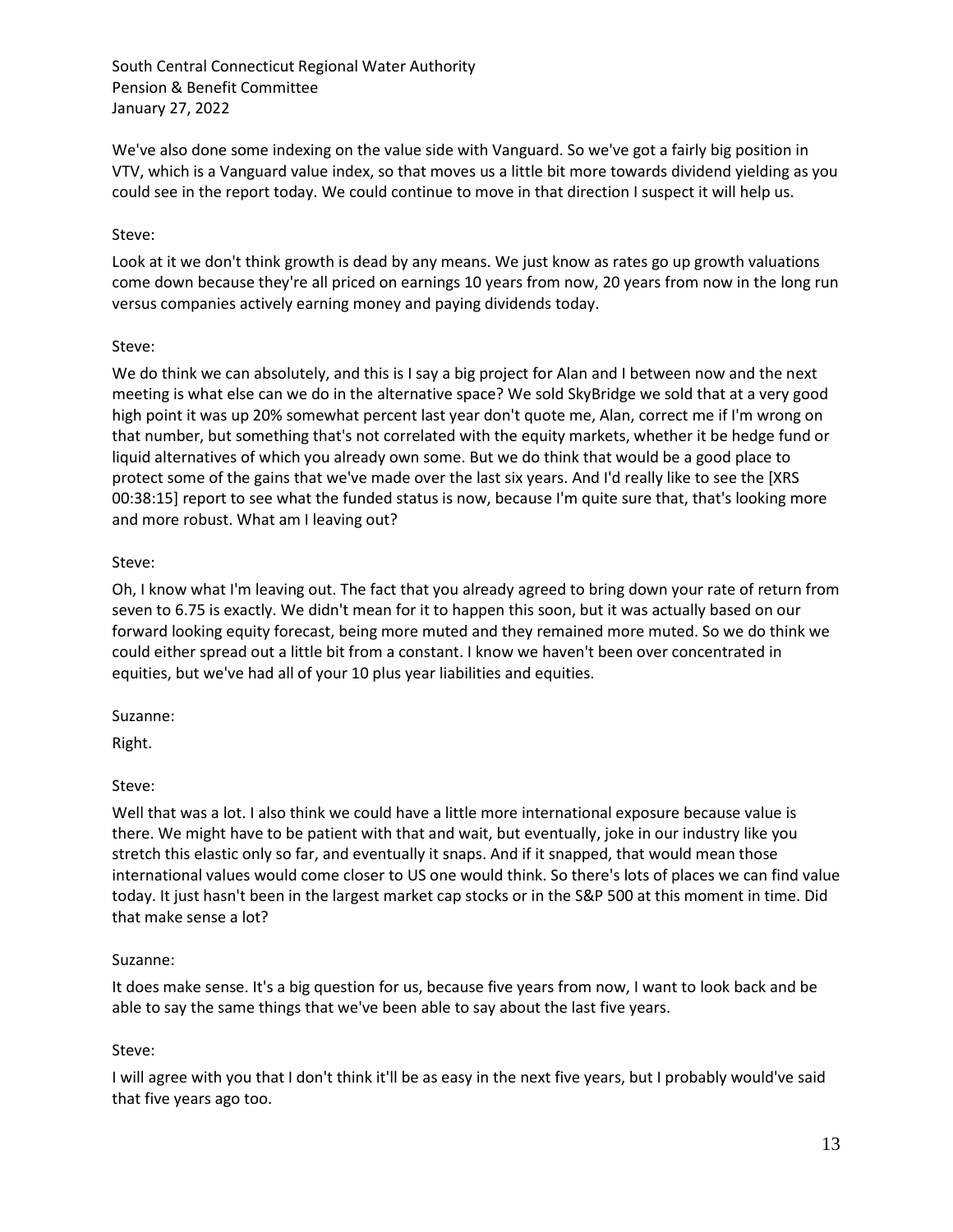Suzanne:

I agree. I agree.

Steve:

It's never easy. Don't forget we went through 18 together in the last five years. That was rough fourth quarter of 18 was brutal. I remember Rochelle and I talking back and forth like, "Oh my goodness, how can it make this much difference in just three months?"

Suzanne:

Right.

Steve:

And it does. And then we went through March, of 2020 together, which was about as bad as it gets. So time does heal things.

Suzanne:

It does. And those are more transient punctuations rather than long term declines or anything.

Steve:

Yeah.

#### Suzanne:

All right. So, and lastly, can't leave the conversation, any work on cost containment of our portfolio management that you need to report?

Steve:

Nothing prepared for today. Doesn't mean we're not always on it, but nothing prepared for today.

Suzanne:

Okay. Thank you very much. Are there any other questions from the board members?

Steve:

Did I have any other notes? Give one second. I wrote down ESG actuary international. I think we're good on our end, if you're good.

Suzanne: Any questions from anybody? All right.

Catherine:

I don't have a question.

Suzanne: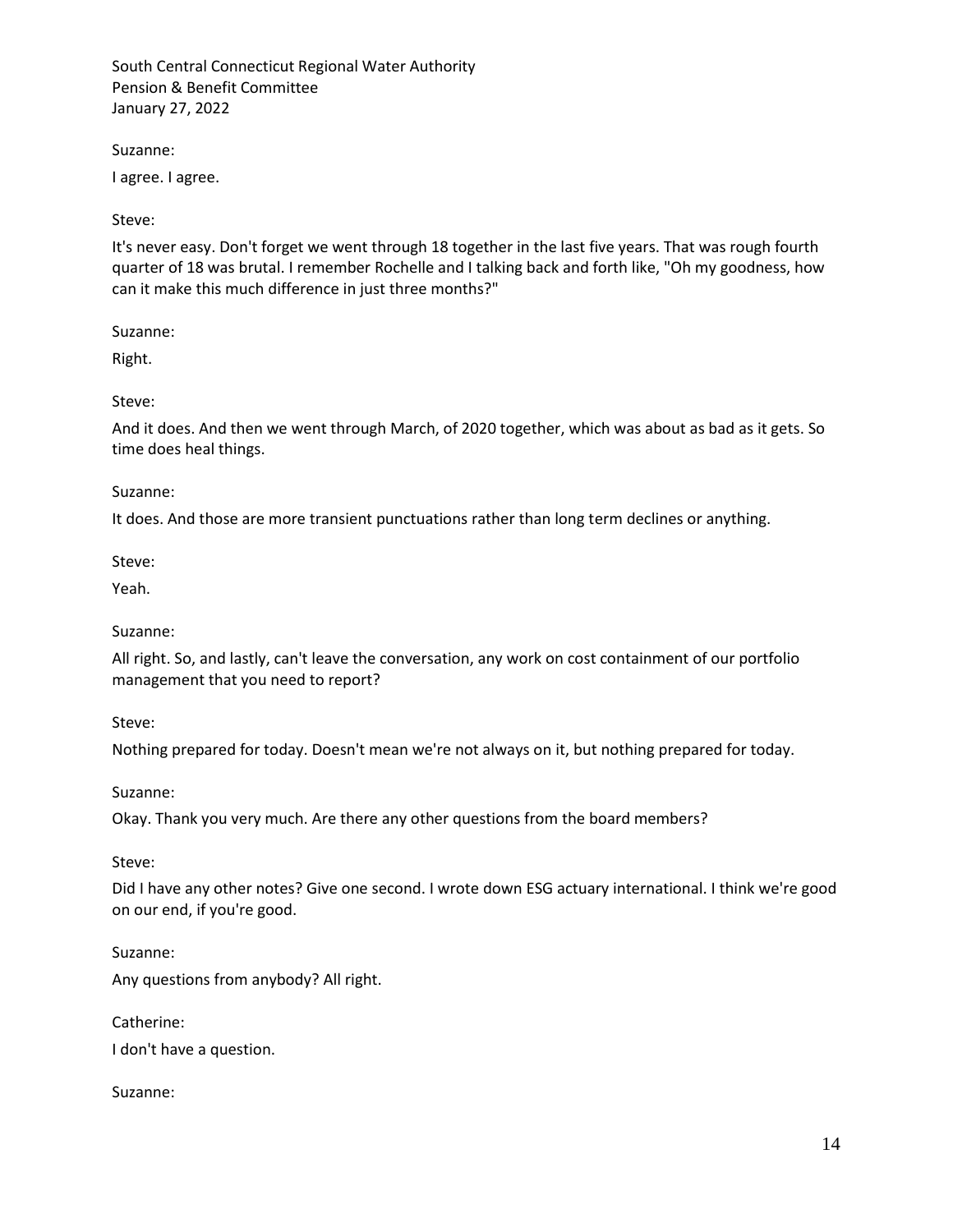Yeah, go ahead, Catherine.

Catherine:

Suzanne I don't have a question, but I just want to emphasize my interest in hearing the ESG overlay. I do think that how companies in which we invest manage their ESG does have an effect on the bottom line. The US is behind the rest of the world in these considerations. And it's something that I would like to hear more about

Suzanne:

And you shall.

Steve:

Okay. And we completely agree with you. Plus we brought it forward. I think the last meeting, but yeah.

Suzanne:

Yeah.

Steve:

We're prepared the agenda.

Suzanne:

Yeah. And I just don't think it was going to work out in this particular agenda.

Steve:

It needs its own agenda. I think to do it justice.

Suzanne:

Okay. Very good. We'll work toward that end. Steve, Joe Alan. Thank you very much for being here today. Appreciate your time and attention. I think the board has got the information that it needed for this quarter and we'll look forward to both presentations going forward within the next couple of months.

Steve:

Thank you all stay safe. And be well.

### Suzanne:

Yeah. Thank you. Bye-bye now. And pardon me for one second, because I'm on one computer trying to see documents and see you at the same time. So I'm going to be looking at a document and not at people for the next couple of minutes. And I apologize for that, but we have a proposed resolution moving on to item number three on the agenda, which is to consider an act on a resolution designating senior management functions for RWA's 401k plan.

Suzanne: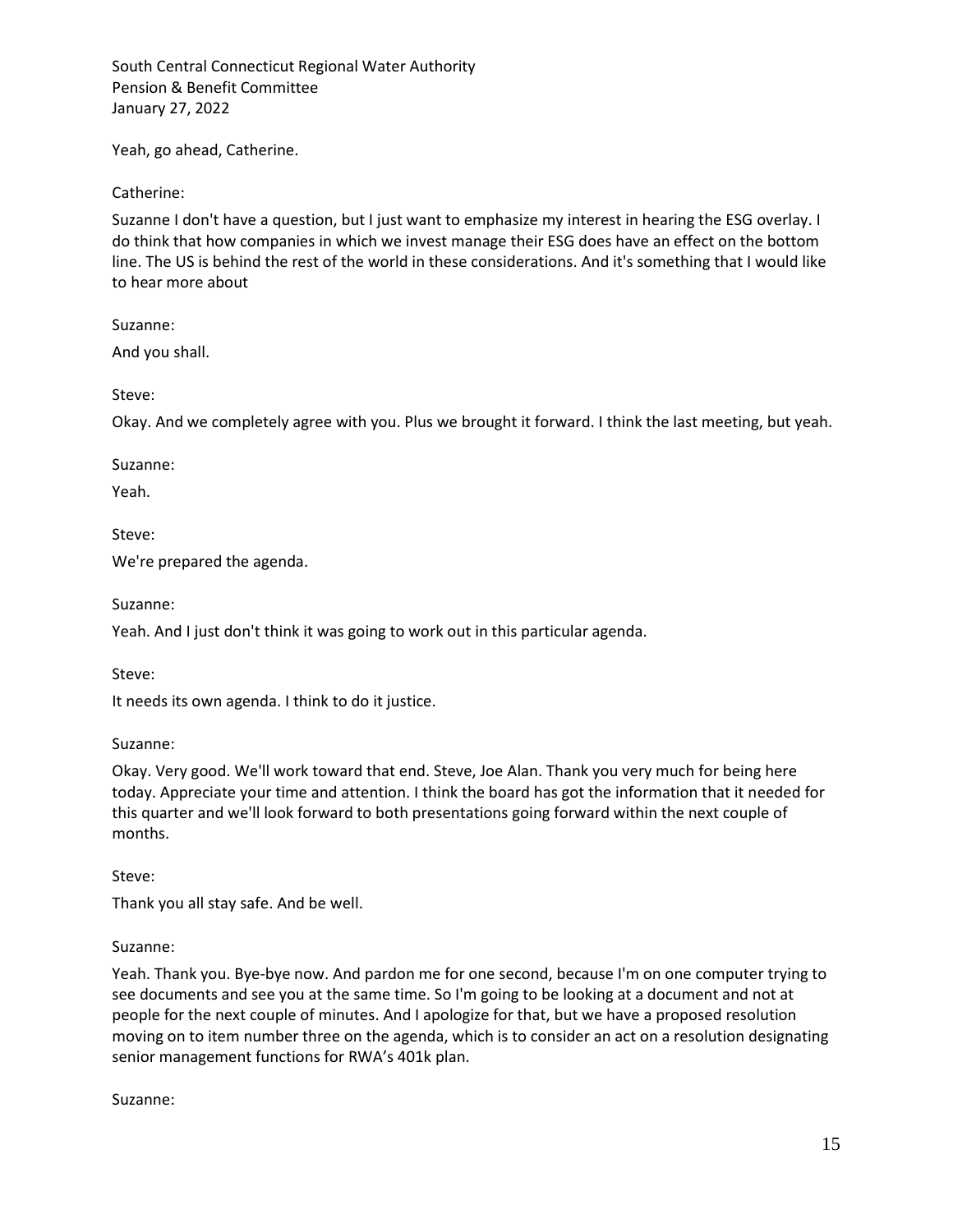So I don't know if you recall, but in our previous audit or audit conversation, it was brought up that the 401k plan at the RWA does not filter up to the RWA board in any oversight fashion. And it was a desire of our auditor and of our management team to make possible. And Rochelle did a meaningful amount of work alongside the auditor to figure out what does that really matter? How much supervision did the RWA board need to have, et cetera, and came up with this resolution, which I think does the... I shouldn't say does the trick, it's such a bad term for what we're talking about, but I think it fulfills the idea of what the board should be doing at this level for the 401k.

## Suzanne:

And so I'm just going to read it. So it's on the record and see if anybody has any questions, but whereas on July 18th 2013, the pension review committee consisted of members of senior management with human resources and finance responsibilities was authorized and empowered to act on routine matters related to the authority, salaried employees, retirement plan, and retirement plan for the union, and with introductions with instructions, excuse me, to defer final action on non-routine matters until they consulted with what is now the pension and benefit committee of the authority board.

### Suzanne:

Now therefore let it be resolved that the pension review committee's responsibilities be officially expanded to include the routine matters related to the authority voluntary investment plan with amendments and non-routine matters requiring the recommendation of the pension and benefit committee and authorization by the authority board.

### Suzanne:

Be it further resolved that the pension and benefit committee of the authority board will receive an annual report of the authority voluntary investment plan. So that's what we have proposed to the board to be a part of, as it relates to the 401k routine matters, it'll be held inside the pension and benefit committee and any such matters that need to be brought to our attention will be brought as needed and on an annual basis, we get a report.

### Tony:

Can you describe if possible in your mind, what are the issues that would come directly to the authority board versus those that would be consulted with the pension and benefit committee?

#### Suzanne:

Thanks. I would have asked for Jeanine to explain that. And so Larry, I don't know who would be the one who would say when they would push those items forward to the board.

#### Larry:

That would be something that Rochelle and I would consult on and determine those non-routine items that need to be brought up exceptions to [call 00:45:32] or perhaps a change in investment part accounts and those sort of things.

#### Suzanne: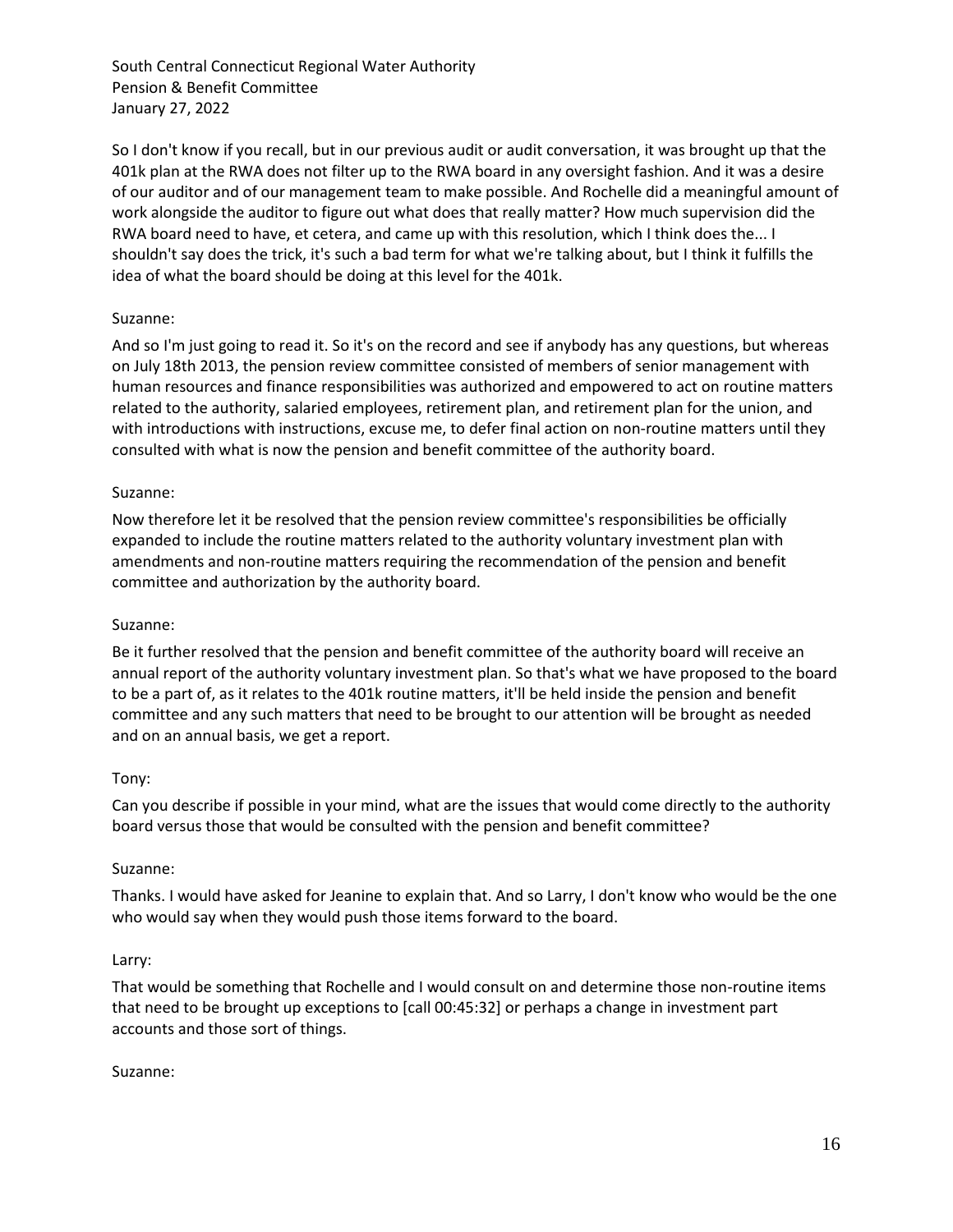Right. And also if any reason the plan itself was getting altered would be something that will come to the committee as well. So it's really the core fundamental things that make the plan work that would come up to the board. So again, your investment strategy accounts, any maintenance or administrators that in fact service it, any investment management association we have with anybody who helps us advise on the plan and an investment performance review on an annual basis. So those are some of the things that would happen or again a fundamental change in the plan.

Steve:

I have one quick question in the second paragraph, is it meant to say including routine matters or should it say to include non-routine matters? I'm not-

Catherine:

At the pension review committee is the management committee not [PFAS 00:46:41].

Catherine:

Right. We're the pension and benefit committee. Not to be confused with the pension review committee.

Steve:

Right. Okay.

Suzanne: Sorry. It's confusing.

Tony:

Oh, you are going to confuse the heck out of me.

Steve:

No, I got it. Now it makes... So I was just-

Suzanne:

No, it's a good catch. You look at these things a 100 times. You don't see that small stuff. Any other questions, comments or concerns?

Catherine:

No.

Suzanne:

Okay. My understanding, this is a resolution that we need to vote upon. Is that correct?

Tony:

Yes.